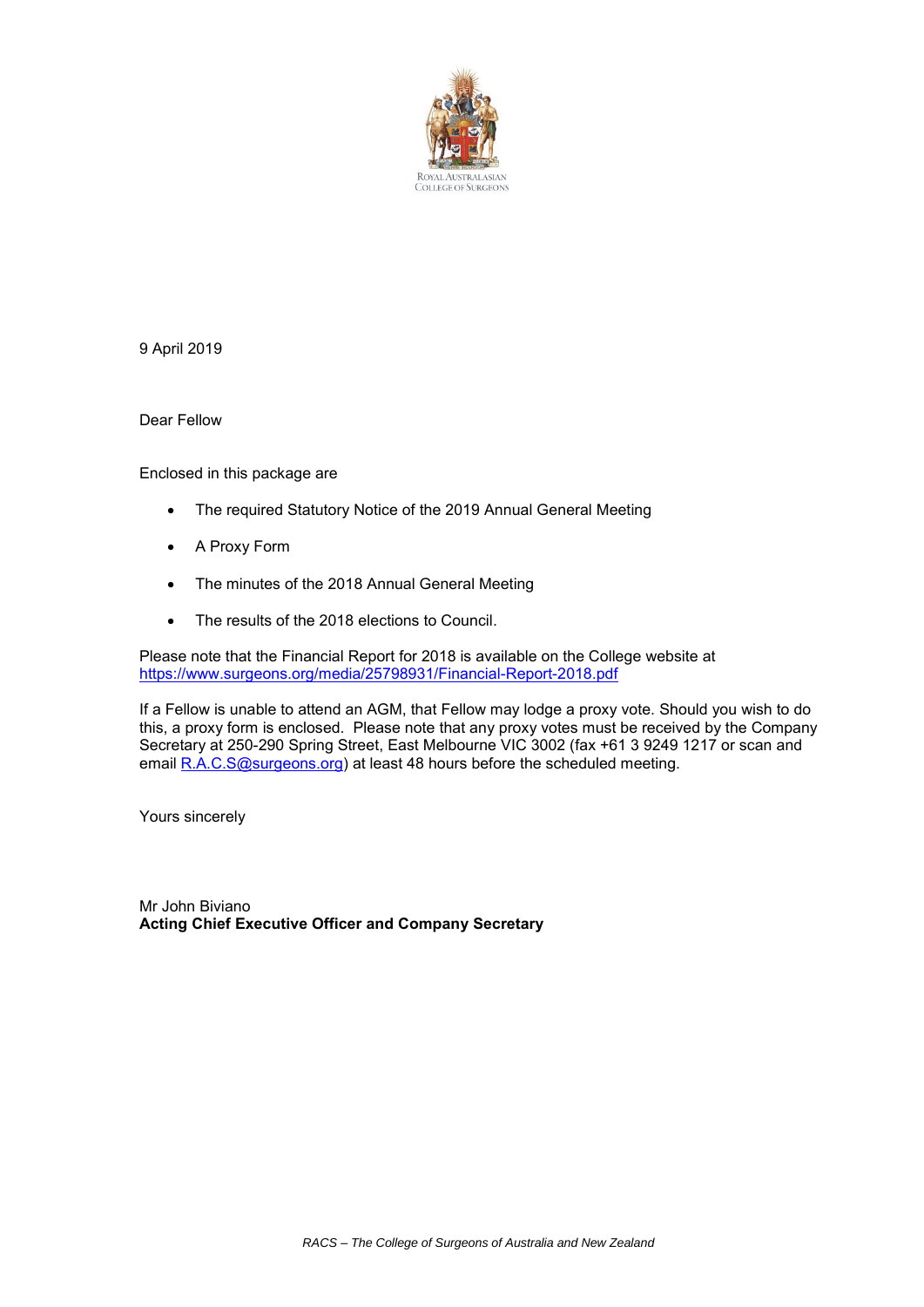

# **NOTICE OF ANNUAL GENERAL MEETING 2019**

NOTICE IS HEREBY GIVEN that the Annual General Meeting of the Royal Australasian College of Surgeons is to be held in the World Ballroom C, Centara Grand & Bangkok Convention Centre, 999/99 Rama 1 Road, Pathumwan, Bangkok, Thailand, 10330 on Thursday 9 May 2019 at 5.30 pm.

# **AGENDA**

- 1 To confirm the Minutes of the Annual General Meeting held on Thursday 10 May 2018 (a copy of the minutes is **attached**).
- 2 To receive a report from the President on behalf of the Council.<br>3 To receive a report from the Treasurer and consider the Financ
- 3 To receive a report from the Treasurer, and consider the Finance Report available at <https://www.surgeons.org/media/25798931/Financial-Report-2018.pdf>
- 4 To appoint PKF Australia as auditors for 2019 Partner Steve Bradby.
- 5 To receive the results of the election for Elected Members of the Council. (**Attached**)

By Order of Council

DATED this 9th day of April 2019

Mr John Biviano **Acting Chief Executive Officer and Company Secretary**

# *PROXIES (Proxy Form Attached)*

- *1 A Fellow who is entitled to attend and vote at the AGM may appoint a proxy to attend and vote at the AGM in his/her place.*
- *2 A proxy so appointed must be a Fellow of the College.*
- *3 A person appointed as a proxy may only vote on the taking of a poll at the meeting to which the proxy relates.*
- *4 An instrument appointing a proxy shall be in writing under the hand of the appointer and shall not be deemed as valid unless the instrument used to appoint the proxy is deposited at the Melbourne office not less than 48 hours before the scheduled time for the meeting (ie by 5.30 pm AEST Tuesday 7 May 2019)*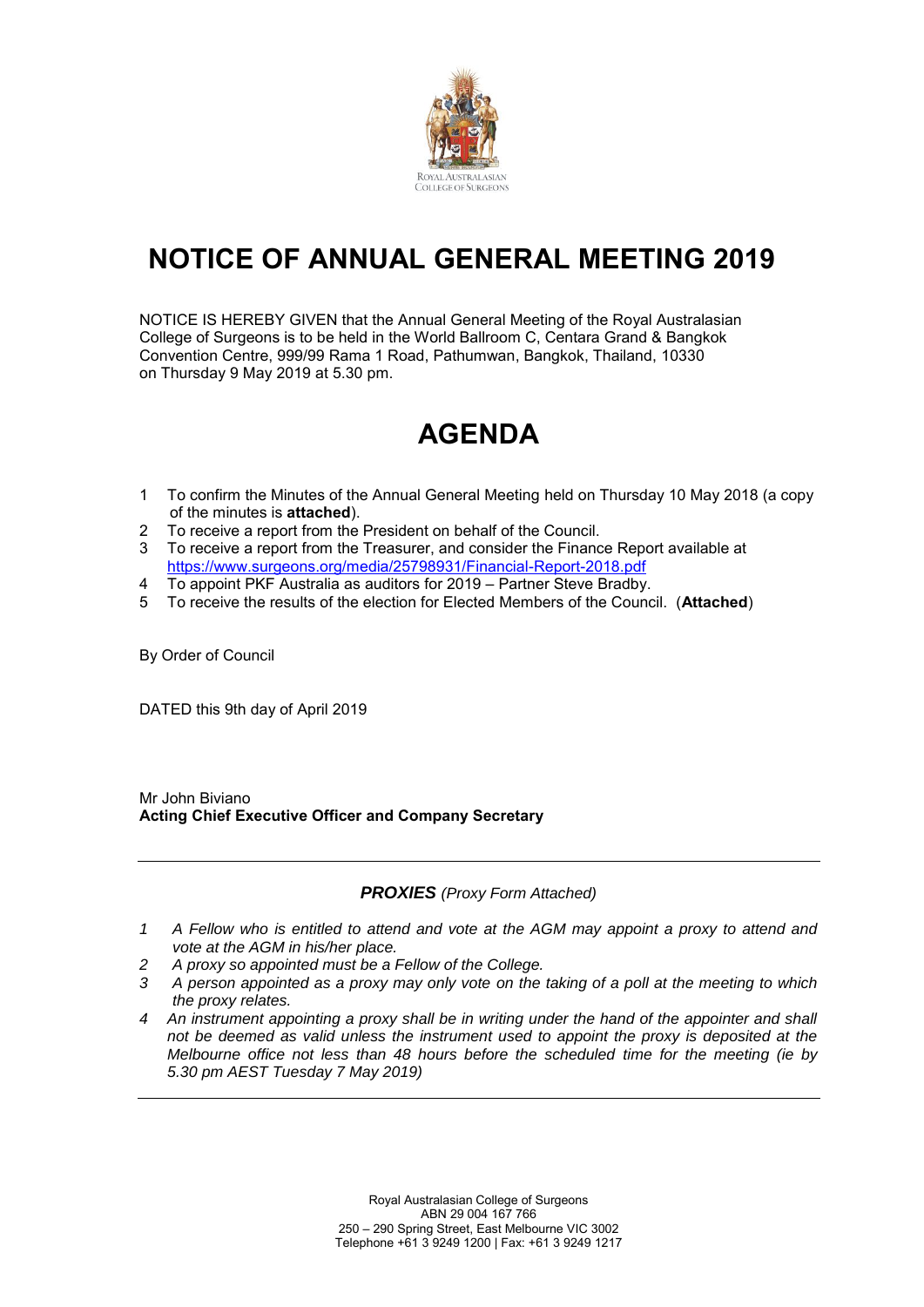

# **PROXY FORM\***

For the Annual General Meeting of the Royal Australasian College of Surgeons to be held in the World Ballroom C, Centara Grand & Bangkok Convention Centre, 999/99 Rama 1 Road, Pathumwan, Bangkok, Thailand, 10330 on Thursday 9 May 2019 at 5.30 pm.

| (Name – please print clearly)                                                                                                                                                                                                        | (Address)          |
|--------------------------------------------------------------------------------------------------------------------------------------------------------------------------------------------------------------------------------------|--------------------|
| being a Fellow of the Royal Australasian College of Surgeons do hereby appoint                                                                                                                                                       |                    |
| (Name of Proxy - please print clearly)                                                                                                                                                                                               | (Address of Proxy) |
| as being a Fellow of the Royal Australasian College of Surgeons, to attend and vote at the above<br>meeting in my place.                                                                                                             |                    |
|                                                                                                                                                                                                                                      |                    |
|                                                                                                                                                                                                                                      |                    |
| <u>Article and the second construction of the second construction of the second construction of the second construction of the second construction of the second construction of the second construction of the second construct</u> |                    |

Should you wish to direct your Proxy how to vote, please insert an **"X"** in the appropriate box below, otherwise your proxy may vote as he/she thinks fit.

|               | <b>FOR</b> | <b>AGAINST</b> |
|---------------|------------|----------------|
| Agenda item 1 |            |                |
| Agenda item 2 |            |                |
| Agenda item 3 |            |                |
| Agenda item 4 |            |                |

- *An instrument appointing a proxy shall be in writing under the hand of the appointer and shall not be deemed as valid unless the instrument used to appoint the proxy is deposited at the Melbourne office not less than 48 hours before the scheduled time for the meeting (ie by 5.30 pm AEST Tuesday 7 May 2019)*
- *The completed proxy form may be faxed to +61 3 9249 1217 or emailed to [R.A.C.S@surgeons.org](mailto:R.A.C.S@surgeons.org)*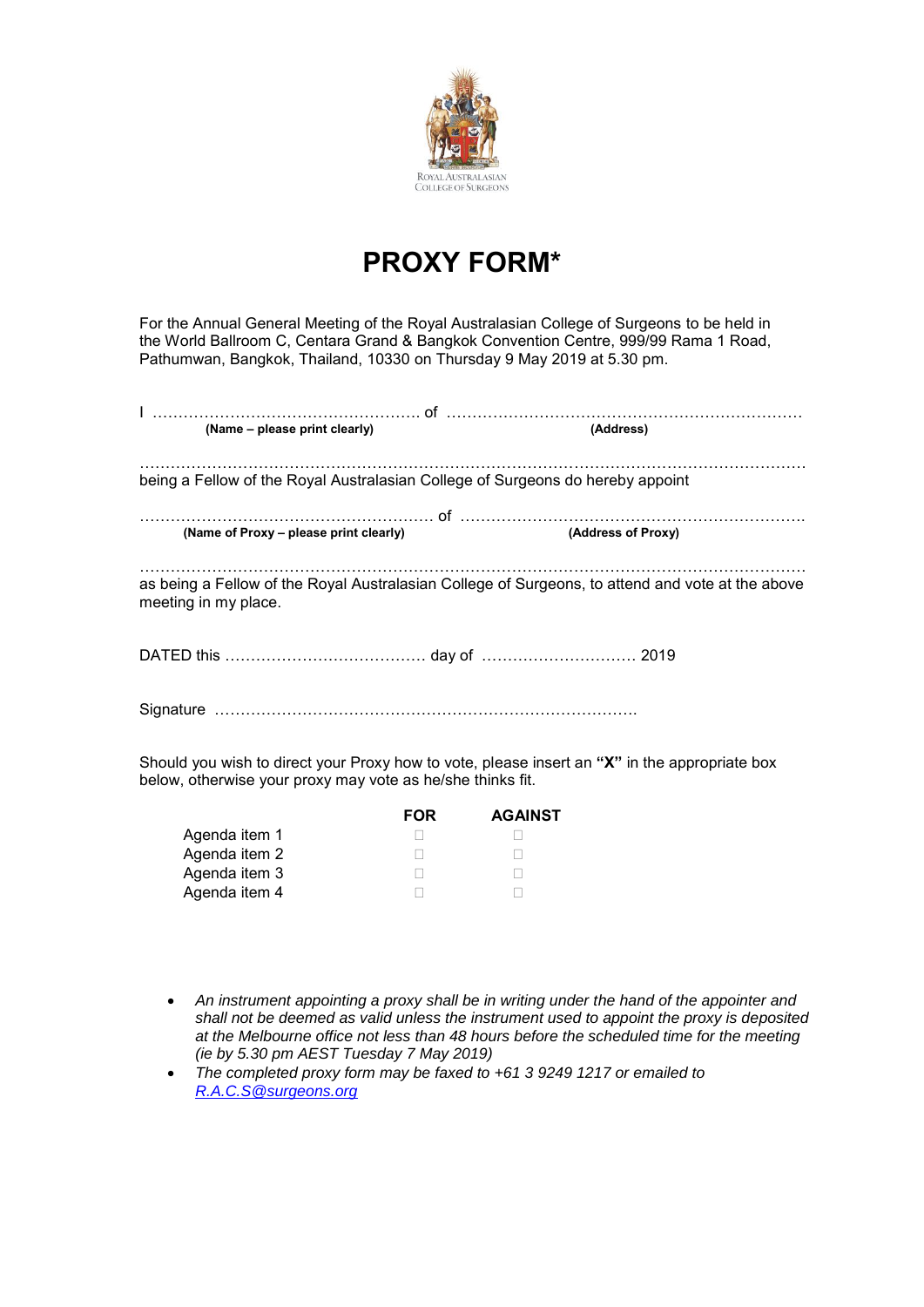

ROYAL AUSTRALASIAN COLLEGE OF SURGEONS

# **Minutes Recording**

# **The Proceedings**

# **Of the**

# **Annual General Meeting**

# **Of Fellows**

HELD IN

Pyrmont Theatre, Sydney Convention & Exhibition Centre, 14 Darling Drive Sydney NSW 2000

**ON** 

Thursday 10 May 2018 at 5.30 pm.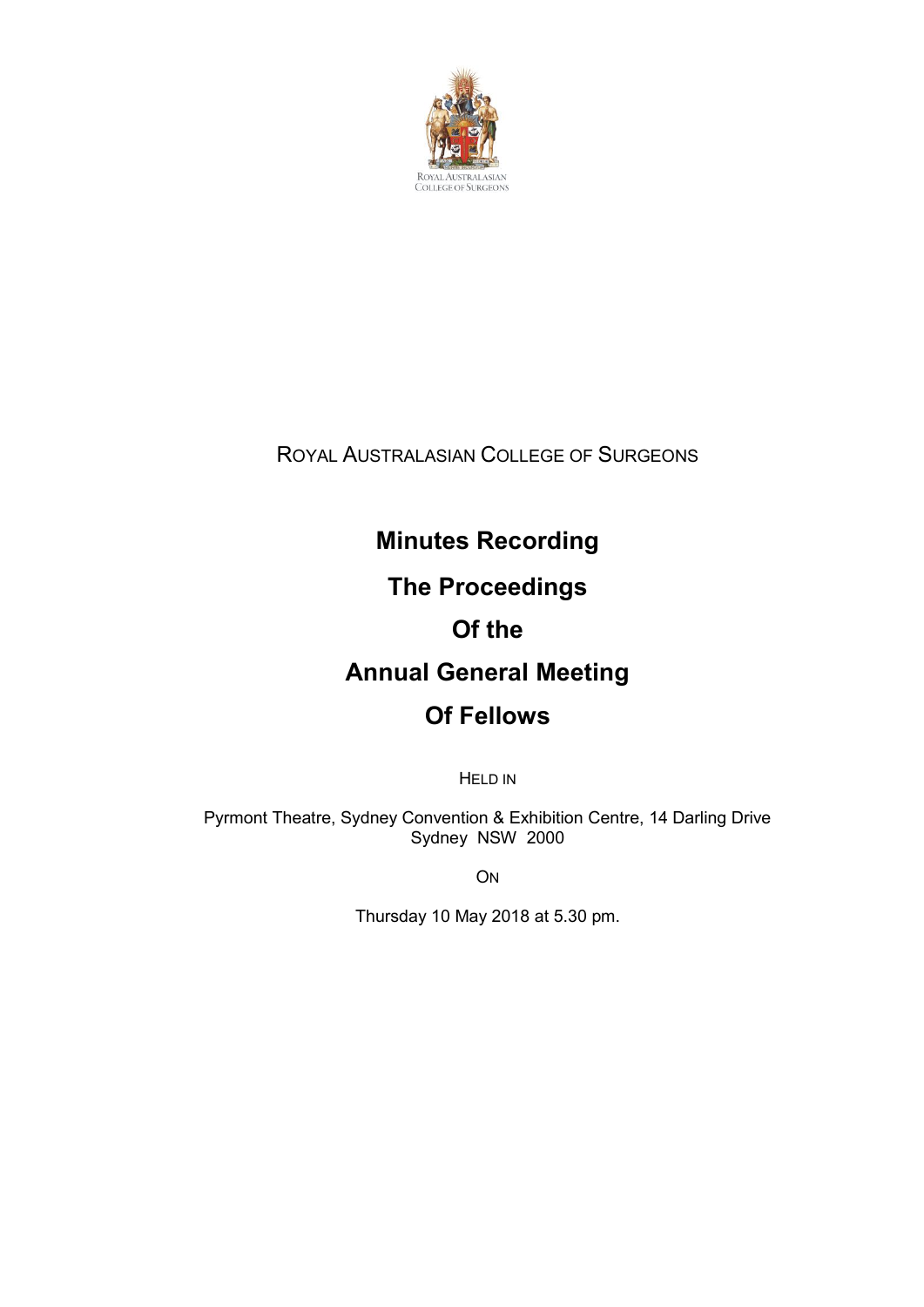

#### **Present**

Mr John Batten – President, Chair 32 Fellows

#### **Apologies**

Prof Frank Billson Prof Robert Black Mr Wylie Gibbons Mr Ian Gollow

Prof Jeffrey Hamdorf Prof Adrian Hibberd Em Prof Errol Maguire Prof Sam Mellick

Miss Indra Nordstrand Mr Charles Roe Mr Richard Vaughan A/Prof John Yeo

#### **Welcome**

The President welcomed those present to the Annual General Meeting.

#### **1 Confirmation of Minutes of the AGM held on 11 May 2017**

On the motion of Mr John Batten seconded by Dr Cathy Ferguson:

#### **It was RESOLVED:**

*That the minutes of the Annual General Meeting of Fellows of the Royal Australasian College of Surgeons held in Hall L, Ground Level of Adelaide Convention Centre, North Terrace, Adelaide SA 5000 on Thursday 11 May 2017 at 5.30 pm be confirmed.*

# **2 Report from the President**

The President referred to the governance and management section in the circulated 2017 annual report and highlighted the following:

# **Appointment of CEO Ms Mary Harney**

The President noted the appointment of CEO Ms Mary Harney, who commenced in the role in October 2017, and was ably assisting RACS to define and achieve its goals.

#### **AMC Reaccreditation**

RACS was successful in achieving, with a gratifying number of commendations, Australian Medical Council (and Medical Council of New Zealand) reaccreditation for the next four years. The conditions and recommendations had been anticipated and an implementation and reporting plan was in place.

#### **RACS' Relationship with the Specialty Societies**

The President and CEO undertook a comprehensive consultative process with the Specialty Training Board Chairs and the leadership of the Specialty Societies early in 2018. Valuable information was shared and was contributing to RACS' strategic, business and advocacy plans going forward. A respectful and productive relationship, for the benefit of all stakeholders, is the goal.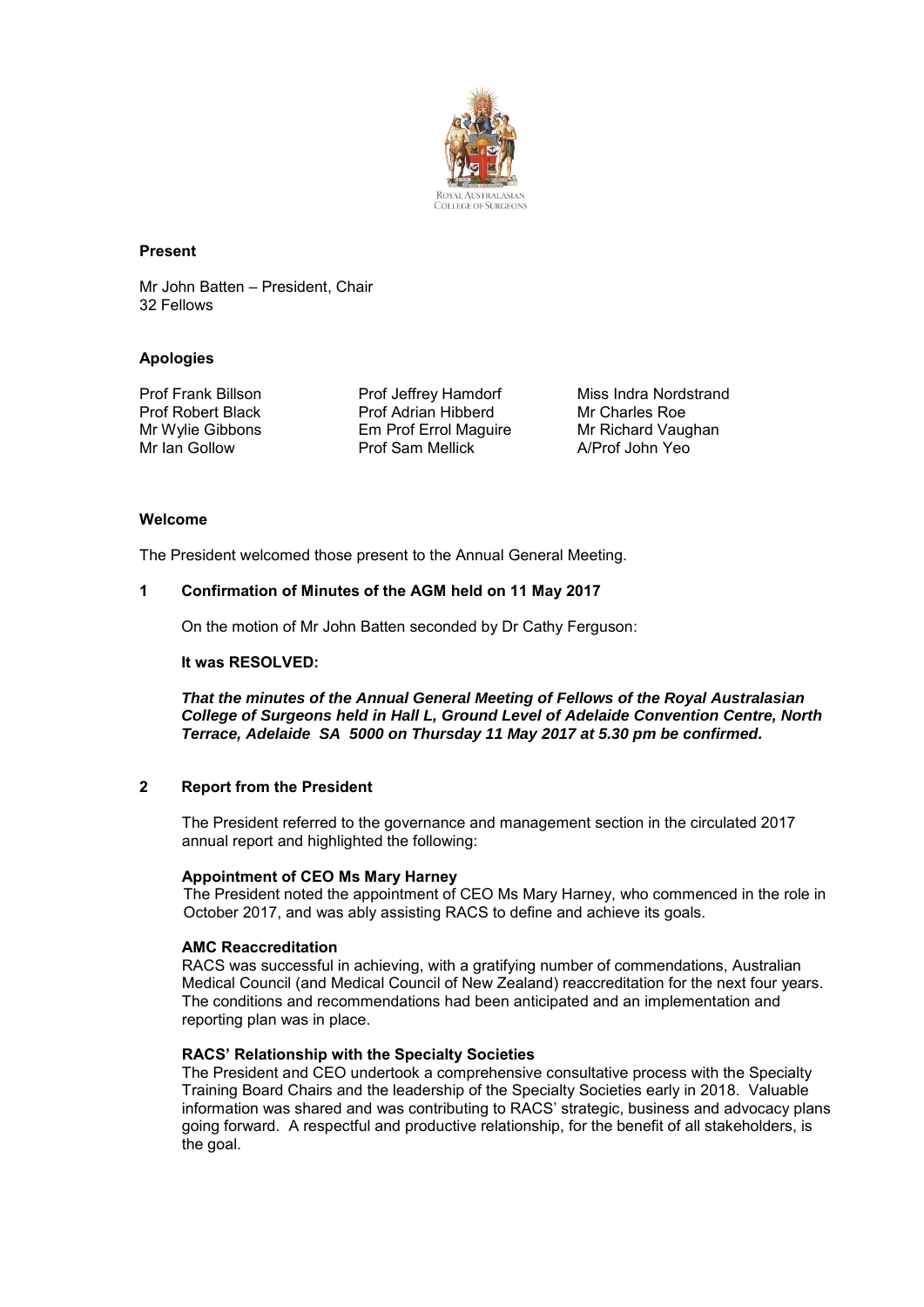

# **Building Respect and Improving Patient Safety**

The members of the independent Expert Advisory Group reconvened at the end of 2017 to review progress on implementation of the recommendations of their original report. They commented favourably on RACS' significant success in securing:

- The engagement of Fellows, Trainees and International Medical Graduates in undertaking the Operating With Respect and Foundation Skills for Surgical Educators courses that have been developed and made available across Australia and New Zealand.
- The number of memoranda of understanding with hospital and jurisdictional stakeholders to embed a culture of Building Respect and Improving Patient Safety in the workplace.
- Progress in increasing diversity within the training programs and on RACS committees.
- Improvements in the complaints handling processes.

An independent evaluation of the RACS' Building Respect and Improving Patient Safety program was underway.

#### **Rural and Remote Surgical Workforce**

RACS' Specialty Training Boards were working with others, including the Commonwealth appointed Rural Health Commissioner, to assist selection into training and workforce distribution of surgeons wishing to work in rural and remote areas.

#### **Advocacy**

RACS continued its advocacy to government and other agencies on matters that impact on the surgical wellbeing of the communities we serve, including Indigenous ear health, alcohol related harm and global health issues.

The President thanked his Council colleagues, Fellows and staff for their support during the past year.

On the motion of Mr John Batten, seconded by Dr Cathy Ferguson:

*The meeting RECEIVED the report from the President.*

# **3 Report from the Treasurer**

The Treasurer A/Prof Julie Mundy gave a presentation on the previously circulated 2017 Financial Report which is also available on the College website <https://www.surgeons.org/media/25650686/rpt-2017-12-31-2017-financial-report.pdf>

The meeting noted the small surplus, enabling improved services to Fellows, Trainees and IMGs.

The meeting noted RACS was in a sound financial position and the auditors gave the 2017 accounts an unqualified audit opinion.

The Treasurer thanked the honorary advisers and staff for their input over the past year.

On the motion of A/Prof Julie Mundy, seconded by Dr Cathy Ferguson:

# *The meeting RECEIVED the financial report for 2017 from the Treasurer.*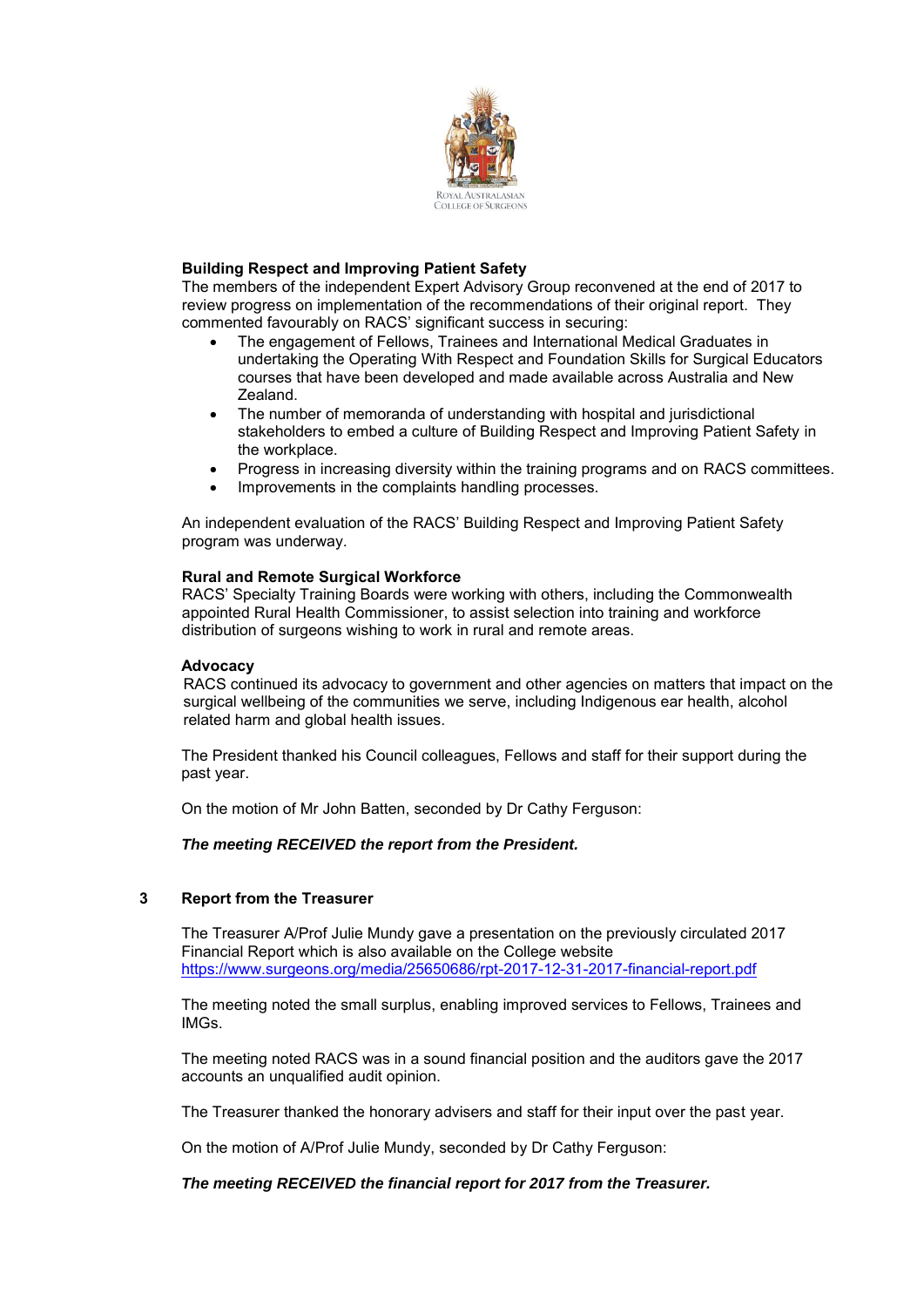

# **4 Appointment of auditors PKF Australia for 2018**

In keeping with good practice, RACS undertook a tendering process for external auditors to replace the previous auditors who had provided good service to RACS over a number of years. Council approved the resulting recommendation from the Risk Management and Audit Committee.

Accordingly, on the motion of A/Prof Julie Mundy, seconded by Dr Cathy Ferguson:

*The meeting APPOINTED PKF Australia as RACS Auditors for 2018 - Partner Steve Bradby.*

# **5 Results of the election for Elected Members of Council 2017**

Congratulations were extended to the following Councillors who were declared elected:

# **FELLOWSHIP ELECTED COUNCILLORS**

There were **FOUR (4)** Fellowship Elected Councillor positions to be filled. The successful candidates in alphabetical order were:

#### **Re-elected to Council**

A/Prof Phill Carson (GEN, NT) Prof Andrew Hill (GEN, NZ)

# **Newly elected to Council**

Dr Christine Lai (GEN, SA) Dr Maxine Ronald (GEN, NZ)

# **SPECIALTY ELECTED COUNCILLORS**

There were **FIVE (5)** vacancies to be filled. The successful candidates were:

**Re-elected to Council** A/Prof Julie Mundy, Cardiothoracic Surgery (QLD)

**Re-elected to Council** Prof David Fletcher, General Surgery (WA)

**Previously appointed, now elected to Council** A/Prof Christopher Perry, Otolaryngology Head & Neck Surgery (QLD)

**Re-elected to Council** Dr Anthony Sparnon, Paediatric Surgery (SA)

**Re-elected to Council** Mr John Crozier, Vascular Surgery (NSW)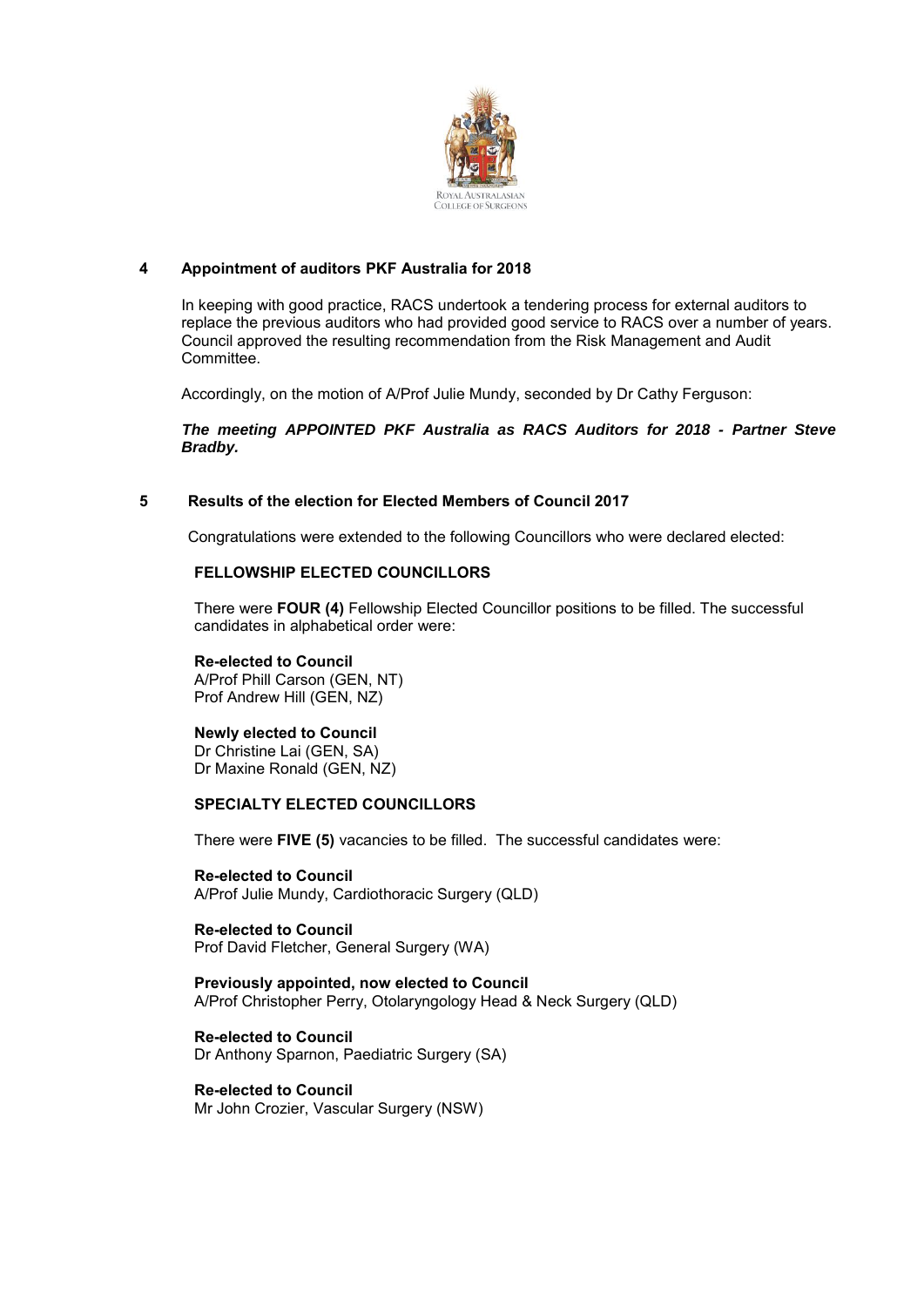

# **6 Changeover of Office Holders**

The President congratulated and extended best wishes to the following Office Holders who were elected at the February 2018 Council meeting. The Office Holders formally took office at the conclusion of the meeting.

| President                                     | Mr John Batten             |
|-----------------------------------------------|----------------------------|
| Vice President                                | Dr Catherine Ferguson      |
| Treasurer                                     | A/Prof Julie Mundy         |
| Censor in Chief                               | Mr Anthony Sparnon         |
| Chair, Professional Development               |                            |
| & Standards Board                             | Mr Richard Perry           |
| Chair, Court of Examiners                     | A/Prof Phillip Carson      |
| Chair, Board of Surgical Education & Training | Mr Adrian Anthony          |
| Chair, Prevocational                          |                            |
| & Skills Education Committee                  | A/Prof Kerin Fielding      |
| Chair, Professional Standards                 | Mr Bruce Hall              |
| Chair, Professional Development               | Dr Sally Langley           |
| Chair, Fellowship Services                    | Ms Ruth Bollard            |
| Chair, Research and Academic Surgery          | <b>Prof Andrew Hill</b>    |
| Chair, Surgical Audit                         | Mr John Crozier            |
| Chair, External Affairs                       | Ms Annette Holian          |
| Chair, Board of Regional Chairs               | <b>Prof David Fletcher</b> |
|                                               |                            |

The following retiring Councillors were farewelled with thanks:

Prof Jonathan Serpell, Chair Prevocational & Skills Education Committee Mr Lawrie Malisano, Chair Professional Standards Committee

**The meeting closed at 6.00 pm.**